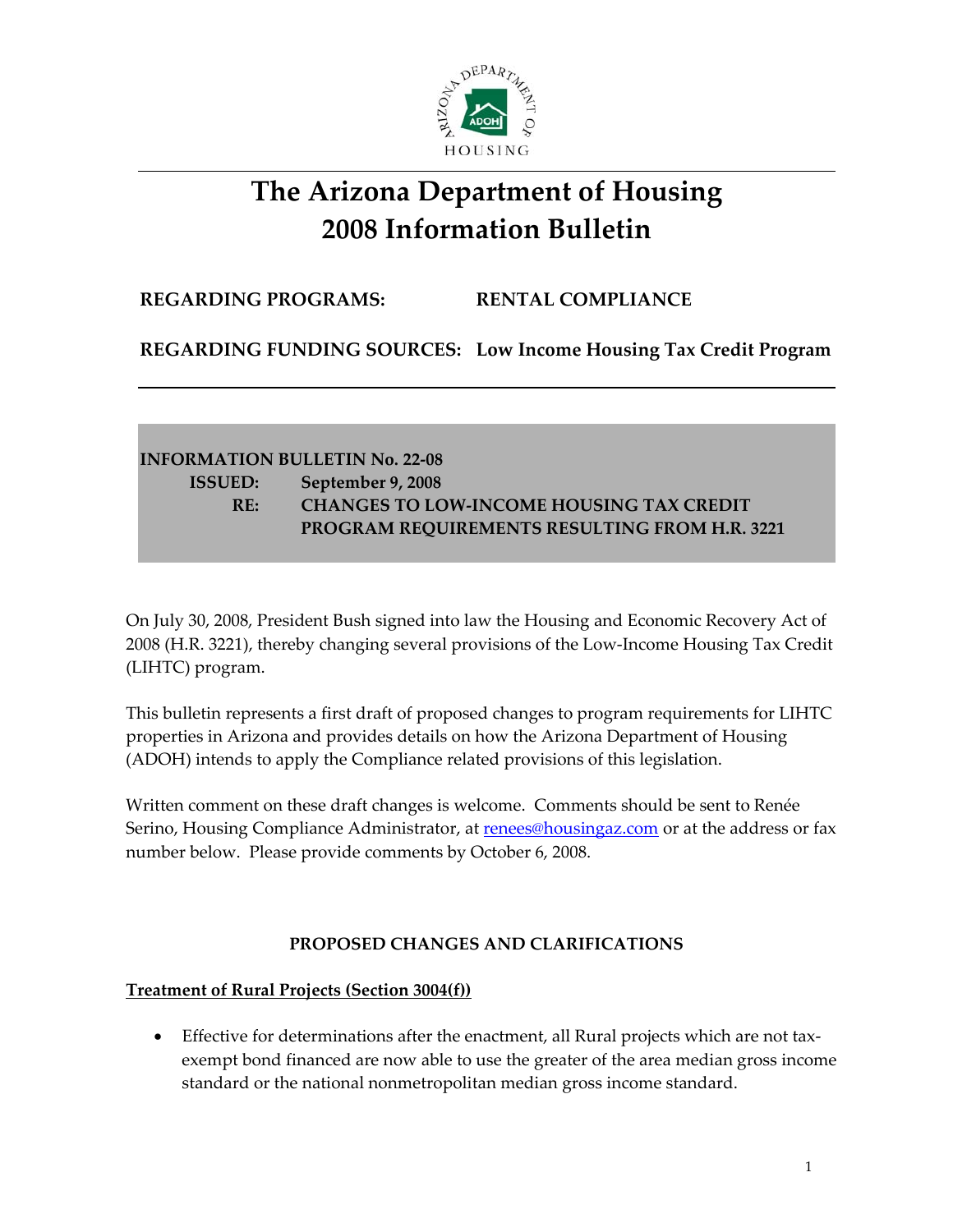#### **Foster Youth Exempted from Student Rule (Section 3004(e))**

• Effective for determinations after the enactment, this provision adds to the current student exceptions, an exception for students who previously received foster care.

# **Clarification of General Public Use Requirement (Section 3004(g))**

• Effective for buildings placed in service before, on, or after the date of enactment, this provision specifies that a project shall not fail to meet the general public use rule because of a special occupancy requirement such as (1) tenants with special needs, (2) tenants who are members of a specified group under a federal program or a State program, or policy that supports housing for such a specified group, or (3) those who are involved in artistic or literary activities. All LIHTC projects must continue to abide by housing discrimination policies; projects may not restrict occupancy based on membership in social organizations, or employment by a specific employer.

## **Exception to Annual Current Income Determination Requirement… (Section 3010)**

- Exception applies to years ending after the date of the enactment.
- Exception does not apply to mixed income LIHTC properties with market units. Current annual income recertification requirements will continue to apply to these properties.
- Exception does not apply to LIHTC properties with deep-rent skewed units set-aside in the project's LURA. In order to maintain the state specified unit mix outlined in the LURA, continued income recertifications will be required for these properties. Recertifications will identify deep-skewed households that have exceeded 140% of the applicable income limit and should be reclassified in a higher set‐aside. Annual income recertifications on these properties will also help identify households with decreases in income who may now be eligible for a previously unattainable deep rent skewed unit.
- Owners of qualified 100% LIHTC properties who wish to utilize this exception must submit a written request to ADOH indicating their intention. Owners must also submit to ADOH a signed certification confirming that during the previous calendar year no residential unit in the project was occupied by a new resident whose income exceeded the applicable income limit. ADOH will provide both forms for owner's convenience and to maintain consistency.
- ADOH will confirm receipt of written owner request and certification and will provide written authorization to discontinue third party verifications of tenant income with the following continued requirements:
	- 1. Completion of a thorough initial certification at move‐in, including all currently required 3rd party verifications and supporting documentation.